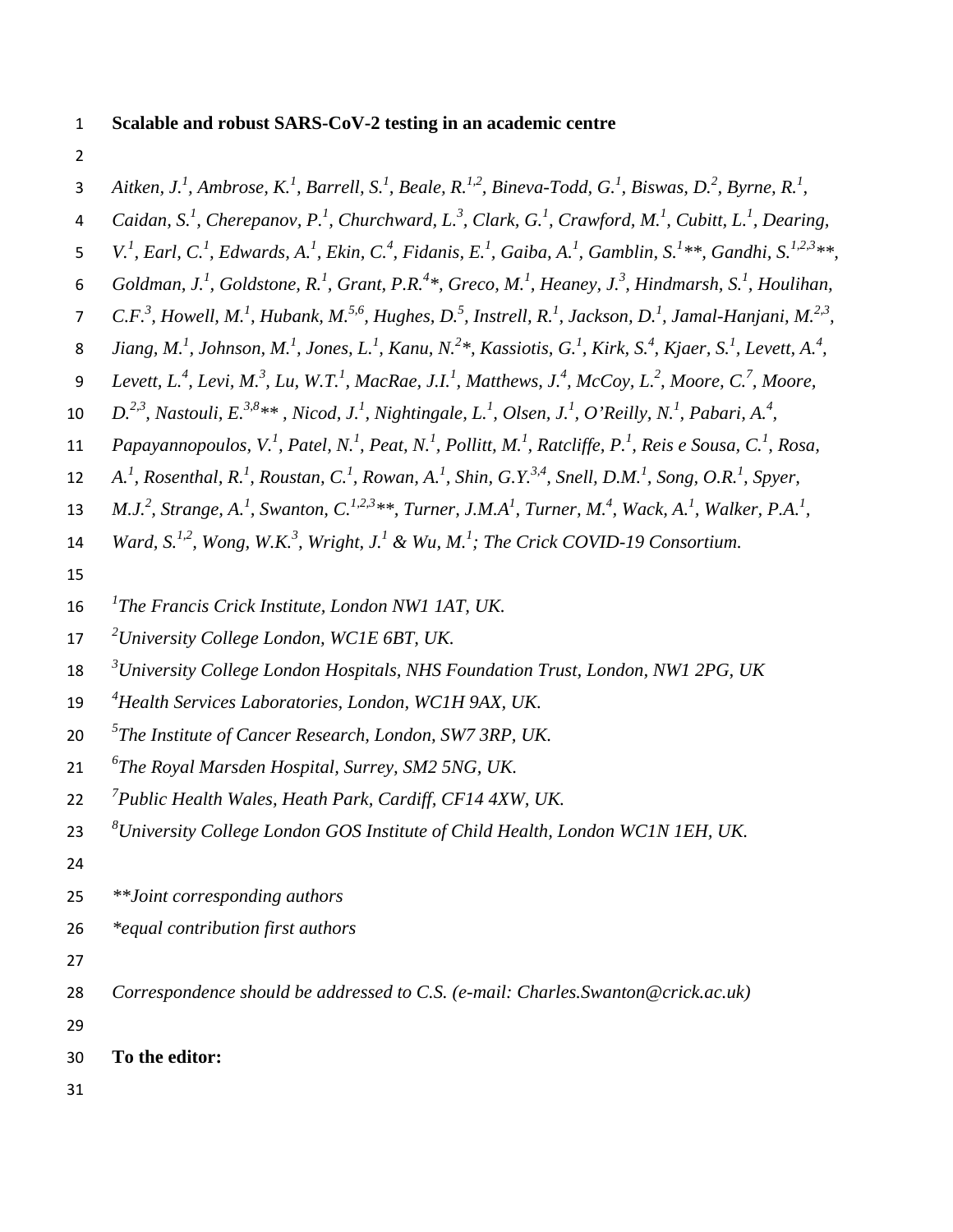The emergence of the severe acute respiratory syndrome coronavirus 2  $(SARS-CoV-2)^{1-3}$ has led to a pandemic infecting more than four million people worldwide in less than five months, posing a major threat to healthcare systems. This is compounded by the shortage of available tests causing numerous healthcare workers to unnecessarily self-isolate. Here, we provide a roadmap to show how a European research institute can be repurposed in the midst of this crisis, in collaboration with partner hospitals and an established diagnostic laboratory, harnessing existing expertise in virus handling, robotics, molecular testing and informatics to derive a rapid, high-throughput diagnostic testing pipeline for detecting SARS-CoV-2 in individuals with suspected COVID-19.

Comprehensive and reliable testing is essential to identify the virus in individuals presenting with COVID-19 symptoms in hospital, to guide community interventions that contain the spread, and to perform enhanced surveillance programs of healthcare workers to maintain a workforce to safely deliver care. These requirements have placed an unprecedented demand on the testing capability of all countries. This demand on diagnostic laboratories, coupled with a global shortage of commercial kits and reagents, reduced commercial flights and cargo capacity and international competition for testing resource, has rendered the testing capacity of many countries inadequate to deal with the outbreak effectively.

The pipeline we created is used to detect SARS-CoV-2 from combined nose-throat swabs and endotracheal secretions/bronchoalveolar lavage fluid. Notably, it relies on a series of in-house buffers for virus inactivation and the extraction of viral RNA, thereby reducing the dependency on commercial suppliers at times of global shortage. We use a commercial RT-PCR assay, from Shenzen-headquartered BGI, and report the results using a bespoke online web application that integrates with the national healthcare digital system. This strategy allows the remote reporting of thousands of samples a day in around 24 hours, universally applicable to laboratories worldwide.

The Francis Crick Institute (the Crick) is a biomedical research institute dedicated to the discovery of biology underlying human health. Situated in central London, an epicenter of the UK pandemic, the Crick elected to repurpose its scientific and technical resource to support the immediate healthcare needs of its partner hospital, University College London Hospital, during the outbreak. Providing an end-to-end pipeline for clinical diagnostic testing of COVID-19,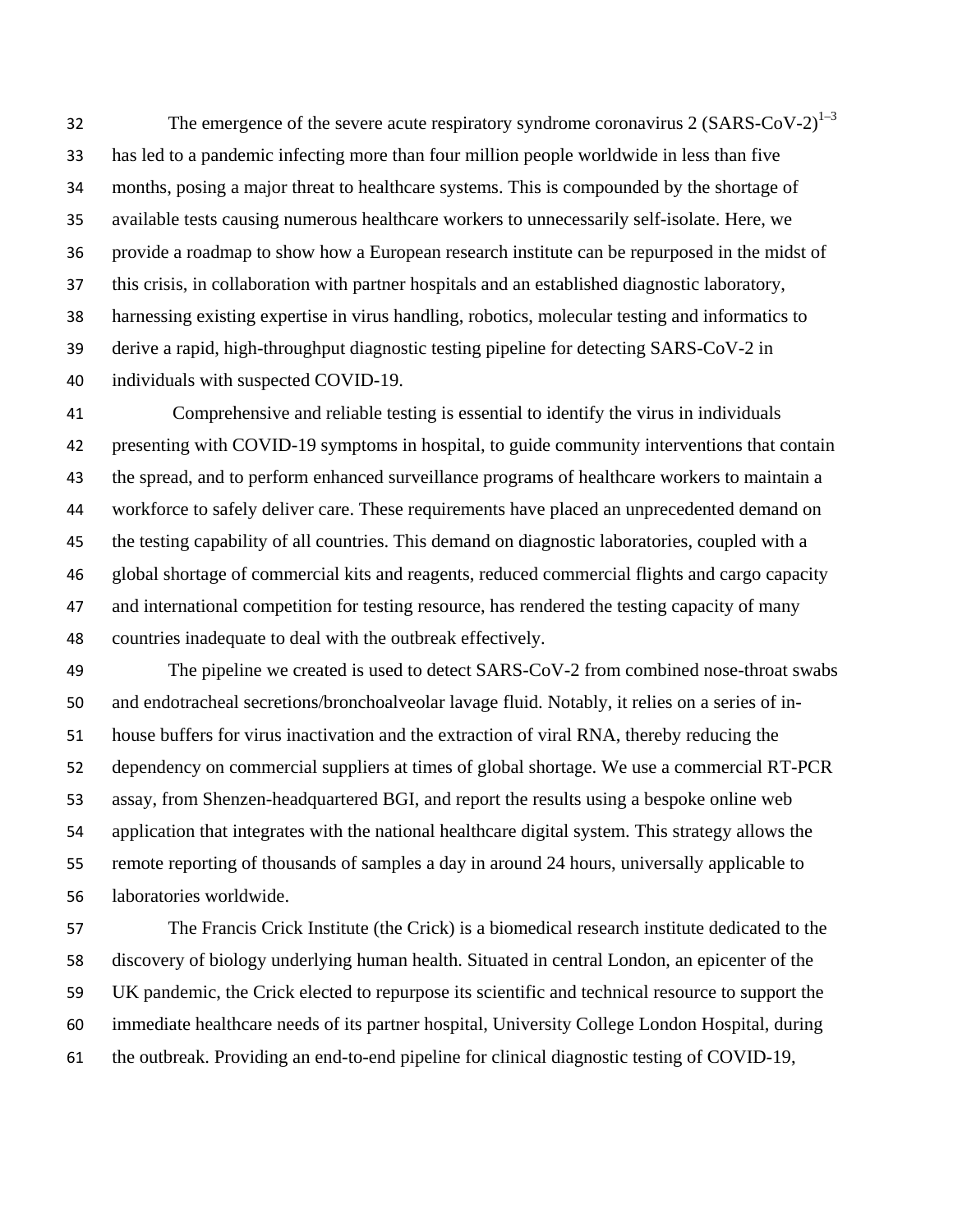would result in increased testing capacity that could meet local demand, and allow new surveillance programs of healthcare workers, to be implemented.

Key to finding a solution was the partnership created between the Crick, a major London healthcare provider together with its clinical virology expertise (University College London Hospitals (UCLH) National Health Services Trust) and a UK Accreditation Service (UKAS)- recognized clinical diagnostic laboratory (Health Services Laboratories; HSL), forming the CRICK COVID-19 Consortium (CCC). This partnership effectively removed the barriers of clinical translation and facilitated rapid implementation of robust end-to-end testing within 10 days under the oversight of an accredited laboratory. Importantly, it also allowed resources and expertise to be mobilised to meet local healthcare needs.

A notable strength of the CCC pipeline is that it allows the testing of a wide variety of swabs that can be either dry or in any proprietary virus transport media (VTM). These are taken at hospital sites or local drive-through stations and submitted to HSL before being transferred to the Crick. Upon arrival, specimens are barcode tracked, then proceed immediately to viral inactivation, automated extraction of viral RNA and RT-PCR to quantify SARS-CoV-2 RNA. Results are accessed through a custom-made online web portal facilitating data to be analysed remotely by a panel of trained reporters, and are returned to the reference laboratory. The speed and precision of the pipeline permits the reporting of thousands of samples/day, adopts processes that are widely used by many research laboratories worldwide, and is free from dependence on supply-chain constraints.

Given the urgent, two-week timeframe set to implement SARS-CoV-2 testing, it was not possible to secure clinical laboratory accreditation for the Crick to an appropriate standard (The International Standards Organisation (ISO) 15189:2012; and the equivalent to College of American Pathologist (CAP) /Clinical Laboratory Improvement Amendments (CLIA) accreditation). As an alternative, the Crick took steps to ensure that the CCC test was evaluated, verified and performed for diagnostic use in an environment that adhered to equivalent international standards.

The Crick is partnering with HSL (Analytics) LLC to provide diagnostic PCR testing to UCLH and other NHS Trust customers of HSL. All HSL services are compliant with HTA and MHRA regulatory requirements, where appropriate. The Crick worked with HSL—which already had a clinically validated COVID-19 RT-PCR test against the SARS-CoV-2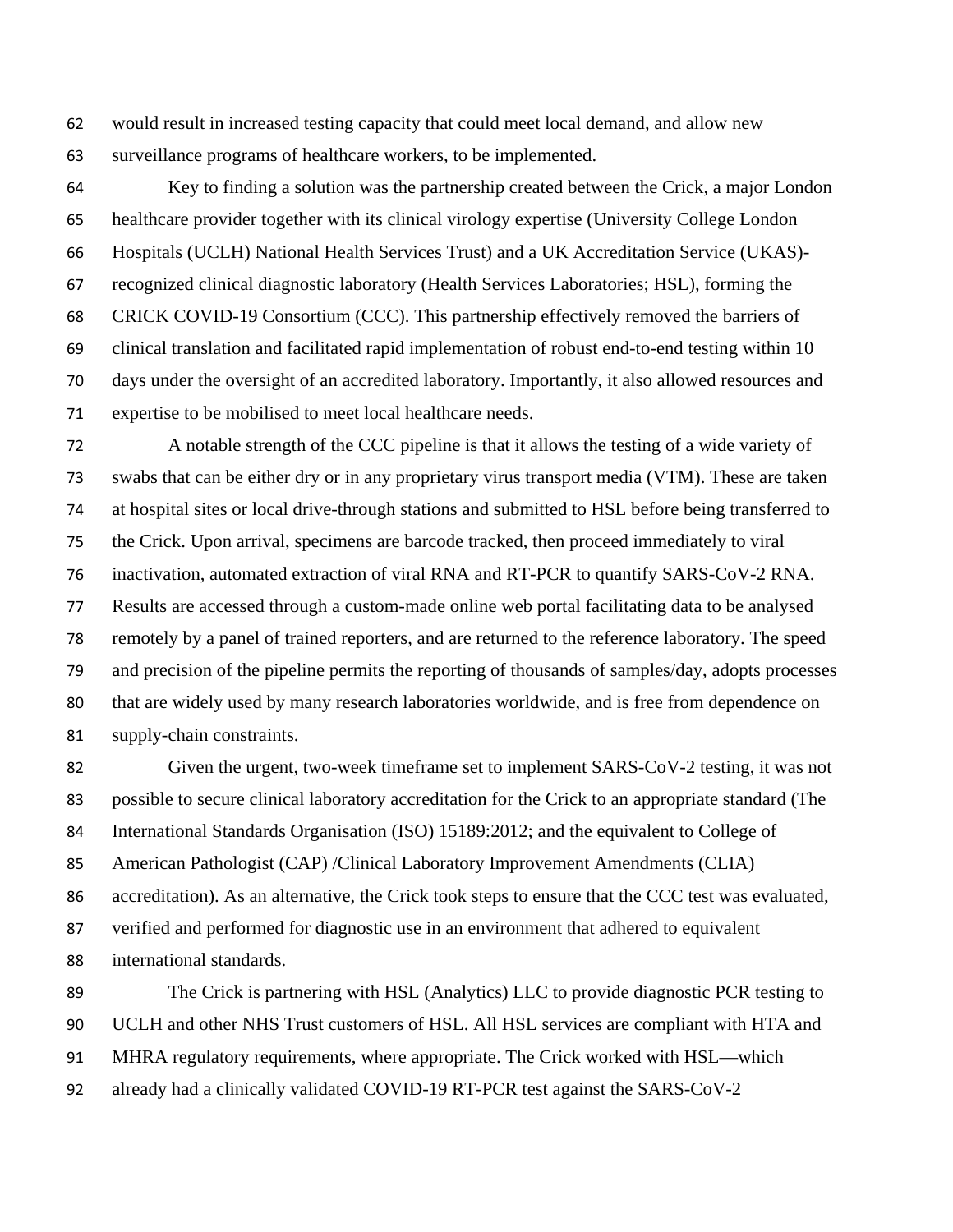nucleocapsid (N) gene —to ensure that the research institute's RT-PCR test against the SARS-

- CoV-2 ORF1a gene was properly audited and validated. Samples have been regularly exchanged
- with HSL and the Crick laboratory is also expecting quality control samples from the QMCD
- EQA (reg. GB396) with whom the CCC is registered.

Advice and oversight was also sought from registered professionals from existing nearby UKAS-accredited medical laboratories; HSL (UKAS 10204); Royal Marsden Hospital and North Thames Genomic Laboratory Hub (UKAS 9839); Great Ormond Street Hospital, North East Thames Regional Genetics Lab and North Thames Genomic Lab Hub (UKAS 7883); Institute of Neurology (UKAS 8045) and an approved UKAS inspector. CCC protocols were either written on demand, or based on existing institutional protocols, to ensure clinical grade testing at the Crick. Guidance from these professionals assisted the compiling of clinical diagnostic Standard Operating Procedures (SOPs) for every stage of the pipeline, including implementing checklists and risk mitigation steps alongside the methods. Additional SOPs were followed for sample storage, disposal of materials, batch certification of reagents and incident reporting. Appropriate risk assessments, training and competency assessment procedures were established and documented. Record sheets were created to document the receipt, batch acceptance testing, and start/end of use dates for key reagents and consumables. An inventory of all key equipment was compiled which, where appropriate, included details of service and calibration records. Systems were established for the control of all key documents (version implementation, distribution and acknowledgement), audit trail (what samples were tested when, by whom, with what equipment and using which consumable/reagent batches), and a record of all incidents/issues (to facilitate appropriate investigation, rectification and recurrence prevention).

Assurance of the pipeline was performed in collaboration with quality assessment 116 provider Genomic Quality Assessment (GenQA; https://www.genqa.org/), following their checklist for non-accredited laboratories, the lab and CCC workflow was inspected by a qualified UKAS assessor against the GenQA guidelines to verify compliance to IS015189 equivalent standard.

To ensure full traceability, samples were barcoded and all processes were recorded using Clarity LIMS software (Illumina). UCLH provided access to barcoded swabs pre-booked onto the Crick's laboratory information management system (LIMS) to enable tracking from sample receipt through to result reporting. In urgent response to the clinical need, formation of these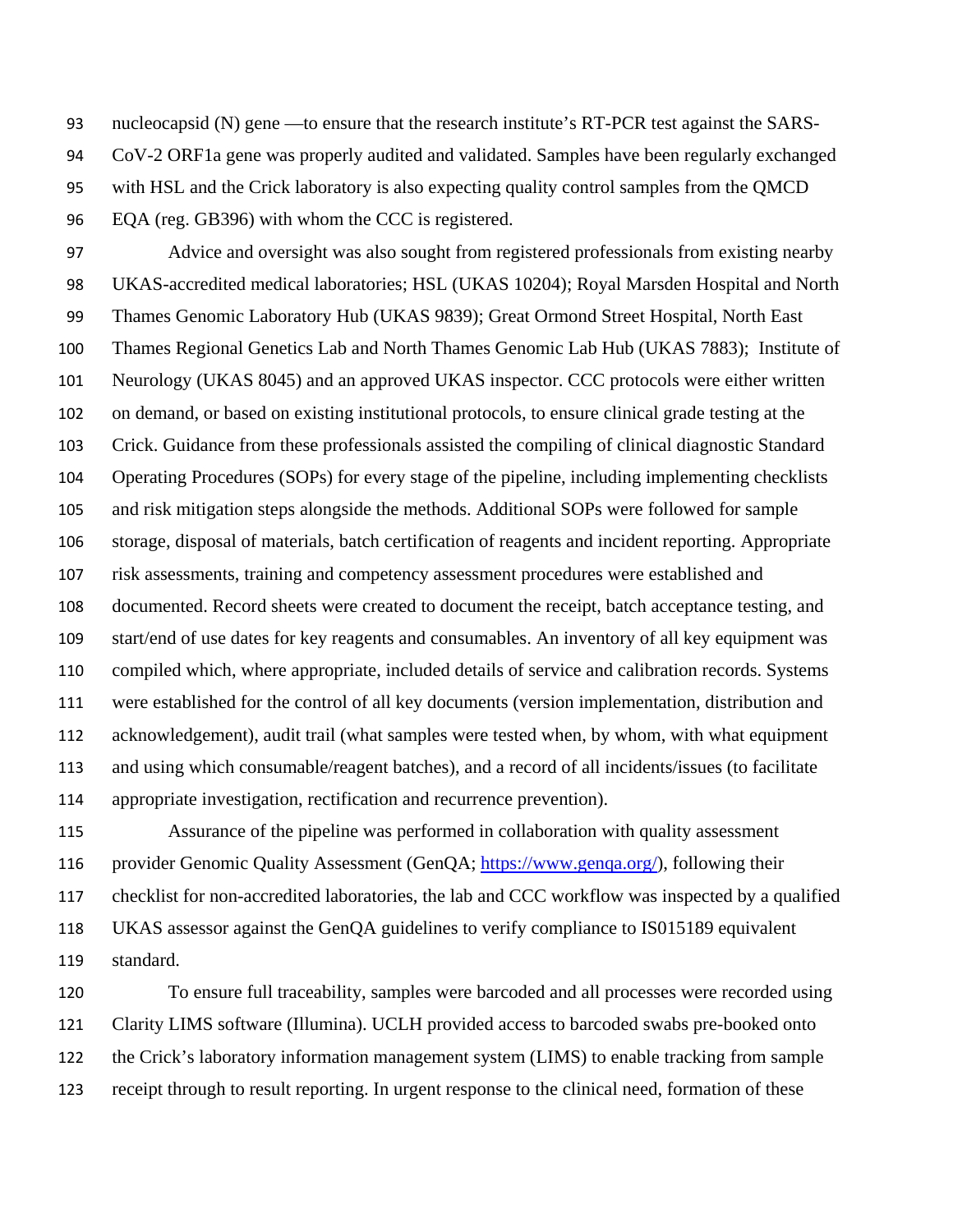partnerships was vital to drive the speed of pipeline setup in the Crick's central London research

laboratory (all key documents are available at https://www.crick.ac.uk/research/covid-

19/covid19-consortium.

The CCC pipeline is illustrated in Figure 1. The specific reagents and requirements for each step of the entire pipeline—sample receipt, virus inactivation, RNA extraction, RT-PCR assay for the ORF1a gene, data quality assessment, online web reporting, barcode sample 130 tracking—are available at protocols.io<sup>4</sup>.

In response to potential shortages of supplies, we forecasted demand, ordered reagents in large batches, used in-house buffers wherever possible, and an in-house N gene assay was established as a contingency plan.

Several amendments to procedures were implemented to ensure the CCC test performed robustly at the Crick. Although the Crick performed viral inactivation in a containment level 3 suite with trained staff, other research laboratories with only containment level 2 (CL2) facilities may be able to adapt the CCC test model, provided that appropriate risk assessments are carried out or swabs are inactivated before transportation (a containment level 2 procedure is also provided with our protocols). Moreover, other protocols also exist for alternative viral-inactivation methods using heat, further demonstrating the potential for CCC pipeline applicability where availability of guanidinium may be limited.

Another adaptation made in the CCC test is to use a series of home-made buffers for automated RNA extraction which circumvents dependence on reagents that may be in short supply during a pandemic. At the time of writing, the most important bottleneck in performing PCR tests for COVID-19 detection is the shortage of kits for RNA extraction. We developed an in-house RNA extraction protocol using magnetic silica beads from G-Biosciences, and we have also validated our assay with SeraSil Mag 400 beads (GE Healthcare/Cytiva), which can serve as a reliable substitute. RNA extraction using silica is based on the protocol developed by Boom *et al.*<sup>5</sup> over 30 years ago. In the Boom method, concentrated guanidinium thiocyanate serves as virus and RNase inactivation agent and promotes binding of nucleic acids to silica. We have tested RNAclean XP SPRI magnetic beads (Beckman) and found them compatible with our virus inactivation solution; viral RNA could be purified following manufacturer's recommendations. Moreover, protocols exist for the production of either type of magnetic beads from inexpensive and accessible starting materials<sup>6</sup>. Therefore, we designed a pipeline that uses common reagents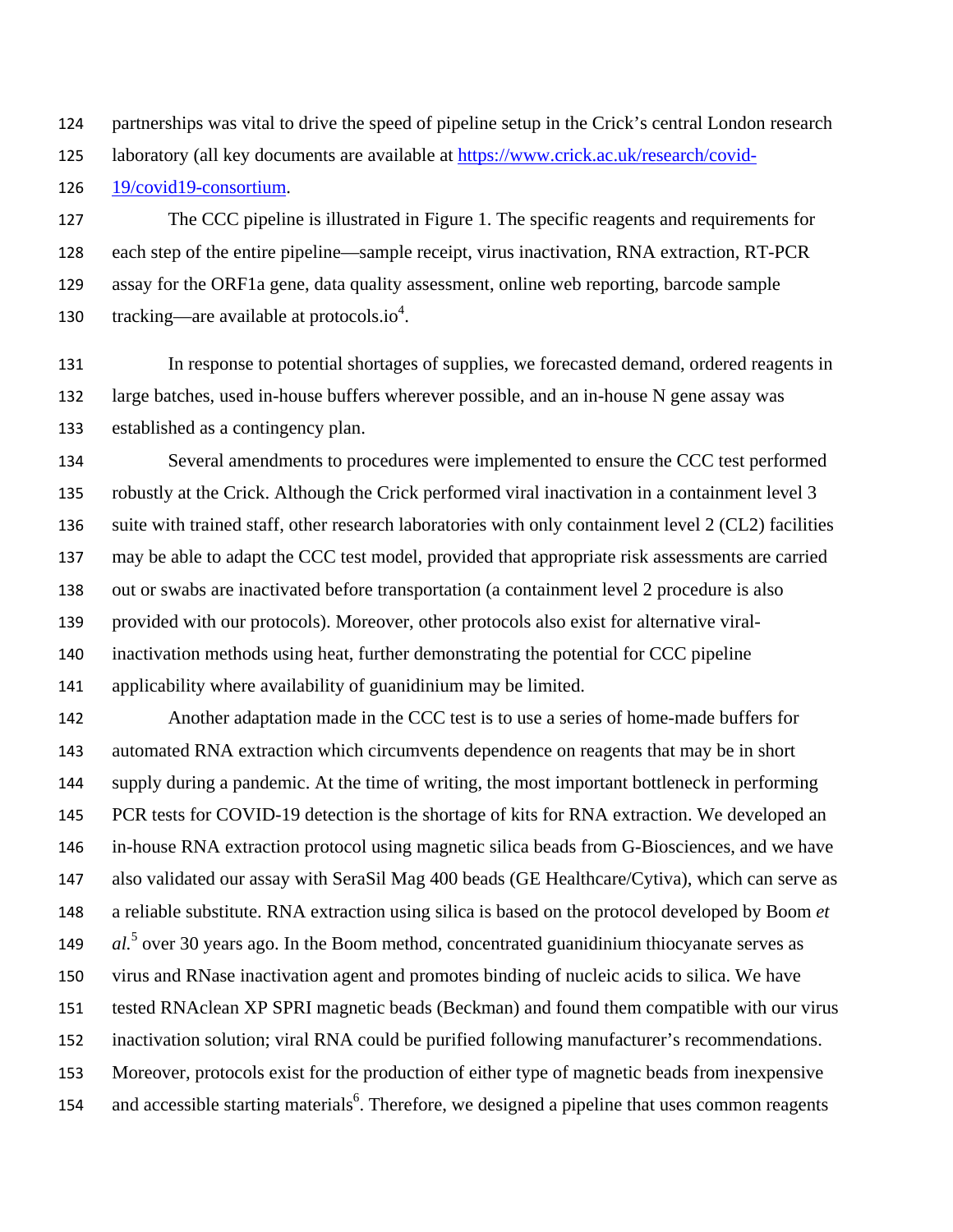and is automatable on widely available liquid handling platforms allowing its implementation in a large number of biomedical laboratories with suitable robotic platforms that can be re-progammed for this use. The reagents can also be utilised for manual RNA extraction where liquid handling platforms are unavailable. The universal applicability of this approach could allow a resilient response to future critical events even in countries where particular resources may be limited.

161 Selection of an appropriate PCR assay for detection of SARS-CoV-2, the BGI kit, was based on (i) our accredited laboratory having a ready set of validation data and experience with the US Food and Drug Administration (FDA) emergency use authorised assay and (ii) a guaranteed supply chain for the assay kit in the face of falling demand in China, and growing demand in the United States (for US suppliers). The primers used in the CCC test target SARS-CoV-2 ORF1a, enabling detection of full-length genomic and antigenomic RNA, whereas the N gene assay also targets the abundant subgenomic RNAs. With many mutations having been reported in the ORF1 region of SARS-CoV-2, it was paramount to adequately assess false positive and false negative rates. The verification steps of the CCC pipeline allowed us to compare the BGI kit with the in-house developed N gene assay. Overall, the diagnostic sensitivity of the CCC test is 92.86% with a specificity of 100% and a high degree of accuracy in the detection of SARS-CoV-2. The N gene assay is slightly more sensitive than the CCC assay at the limits of detection. When performed in duplicate, we observed a discordant rate of 1.1% (95 samples of 8433 samples). To improve the accuracy of true positive reporting (and reduce the chance of reporting false positive tests), the assay is performed in duplicate and discordant samples are recommended for re-testing at source. The full verification is documented on  $Figshare<sup>7</sup>$ .

As sample timing and adequacy are likely to be more important determinants of false negatives than qPCR sensitivity<sup>8</sup>, we have chosen a test that also includes a control for cellular RNA (beta-actin), which serves as a partial proxy for sample adequacy. Although high sensitivity at the assays limits of detection could impact identification of low levels of viral shedding beyond the assay's limits of detection, these samples are unlikely to be producing 183 infectious virus<sup>9</sup>. BGI PCR therefore exhibits adequate sensitivity for current clinical algorithms, in which testing for symptomatic healthcare workers is performed within a specific timeframe.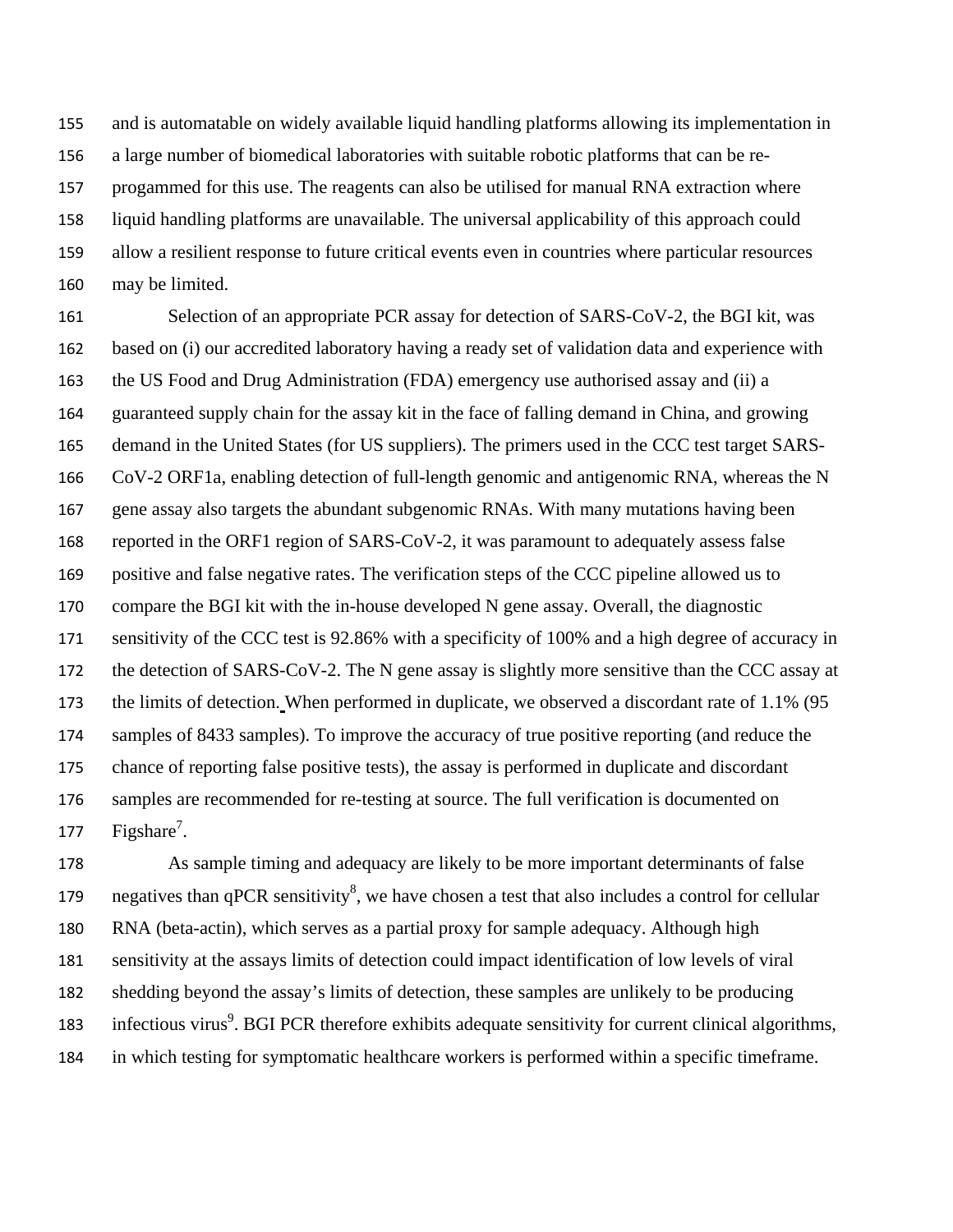The high-throughput RT-PCR assay carried out at the Crick in 96-well plate format has the potential to screen thousands of samples per day and can be scaled up to 384-well format 187 with further optimisation. Since conception of the CCC, we have performed over 14,000 tests; starting with one batch of 39 samples on the first day of live testing and scaling up to around 500-1000 samples per day. 1000 samples/day is delivered on a pipeline operated by 44 members of Crick scientific staff working a 10 hour (staggered) shift. Competency training was conducted for staff to work on virus inactivation, RNA extraction, RT-PCR and result reporting. This is far less than our maximum capacity for CCC testing, and throughput is limited by logistic and operational limitations within the community and partner hospitals e.g. local swabbing capacity. Our partner laboratory HSL has capacity for 1000-1250 samples per day, but due to limitations on supply chain, their testing is reserved for hospital inpatients. Conversely, the CCC pipeline created capacity to test a new population that had hitherto been unable to access testing, namely asymptomatic and symptomatic healthcare workers, and self-isolating keyworkers. Indeed, we now provide the healthcare worker testing for UCLH NHS trust and North Central London Hospitals. We believe that this approach fulfilled a critical gap in the existing testing infrastructure, and one that has major impact on the safe delivery of healthcare during the COVID-19 pandemic.

To establish the CCC pipeline at the Crick, we made use of category 3 equipment, liquid handling platforms and RT-PCR instruments that were available within our institute and simply repurposed them for COVID-19 testing. The barcoding equipment and tool tracker were already used with our LIMS system. Only a limited amount of additional protective equipment was procured for buffer preparation and the pipeline can be potentially scaled up further with minimal additional equipment. A rate limiting step preventing the CCC pipeline to proceed at full capacity is the global availability of swabs. Additional testing regimens are being considered which would circumvent the dependency on viral swabs.

Medical laboratory accreditation is held to the standard of ISO 15189:2012 across the world, with the exception of the USA, which operates to CLIA certification/CAP accreditation. Laboratories are assessed for compliance to ISO or CLIA/CAP standard by a national awarding body; in the case of the United Kingdom this body is UKAS. While the process of acquiring accreditation, and the typical assessment time span and rules for extending existing ISO or CLIA/CAP scope to partnering institutions will vary between countries, any research institution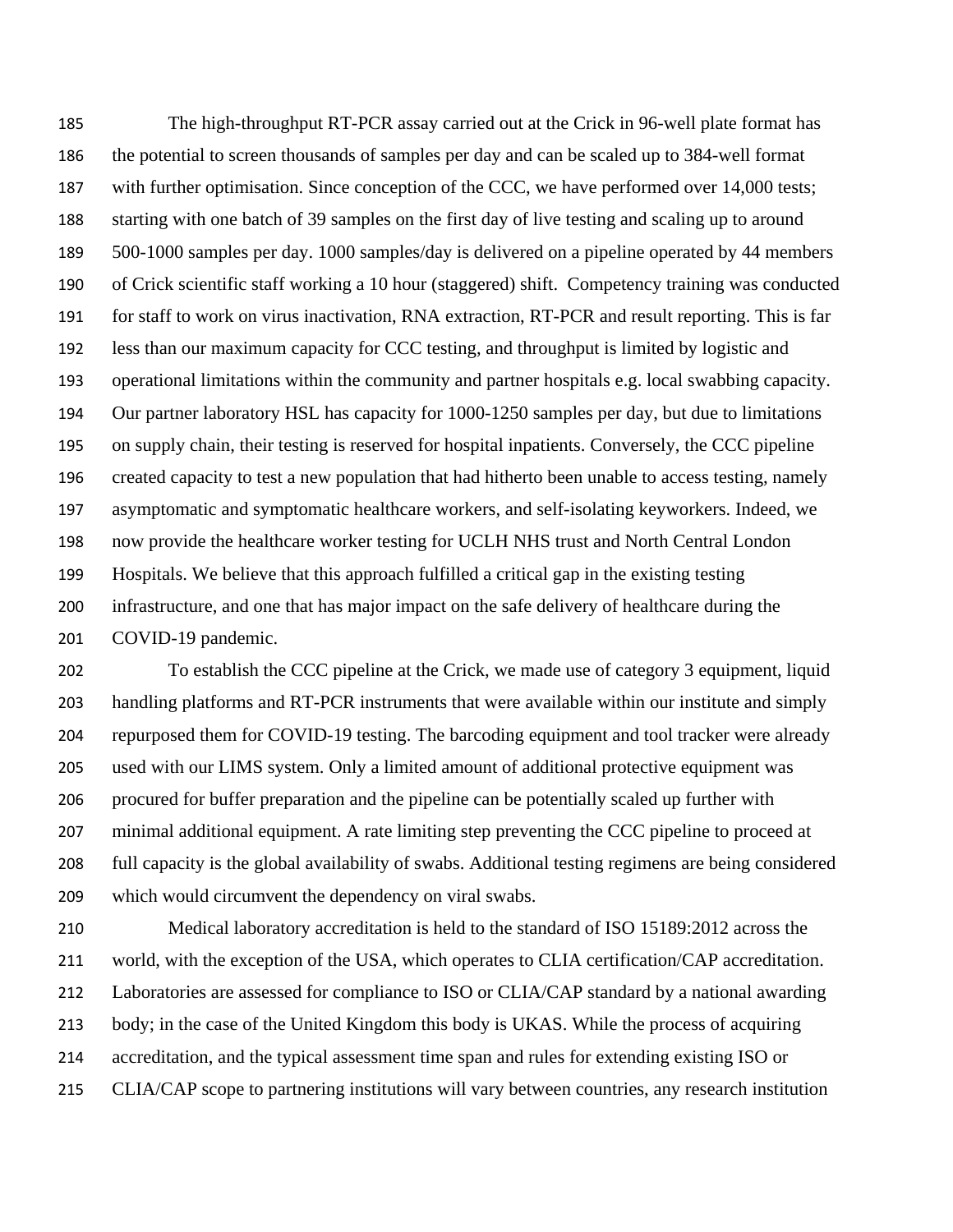seeking to establish clinical testing should seek clinical accreditation wherever possible. While pursuing this process, our approach has been to implement processes in line with international accreditation standards, and those processes remain under the supervision of our partner accredited laboratory (HSL). We have also regularly sought advice from GenQA and are in the process of implementing their recommendations in an agreed timeframe to comply with the standards required to meet ISO151890.

Health information systems, such as the EPIC electronic medical record used at UCLH, interface with LIMS, such as WinPath, to enable sample barcodes to be associated with patient hospital numbers. The pipeline set up at the Crick uses a custom-made reporting web application compatible with remote reporting. This allows multiple trained reporter personnel to access anonymised data through a portal from home, which is particularly advantageous in a pandemic. As a result, the CCC pipeline is capable of an accelerated turn-around for results of 2500-3000 samples in approximately 24 hours.

The potential advantages of implementing a clinical diagnostic pipeline in research laboratories are clear: a substantial increase in capacity for testing, and the ability to adopt flexible and agile approaches to testing in the face of global constraints. Our experience at the Crick in implementing mass-scale testing within the CCC has taught us invaluable lessons for the wider academic community: first, diagnostic testing to clinical standards can be successfully achieved through partnership and guidance from a clinical diagnostic laboratory; second, the choice of techniques and approaches should be adapted to the local resource, and staff expertise, already existing within a research laboratory; and third, the scale and implementation of testing should be aligned with the healthcare needs and demands of the local population.

## **Acknowledgements**

This work was supported by the Francis Crick Institute that receives its core funding from Cancer Research UK (FC001169, FC001078), the UK Medical Research Council (FC001169, FC001078), and the Wellcome Trust (FC001169, FC001078). C.S. is Royal Society Napier Research Professor and is also funded by the Breast Cancer Research Foundation (BCRF). E.N. receives research funding from the NIHR, MRC, GSK and H2020. S. Gandhi is an MRC Senior Clinical Fellow.The authors wish to thank Heather Ringrose for support with the Hamilton liquid handling workstation.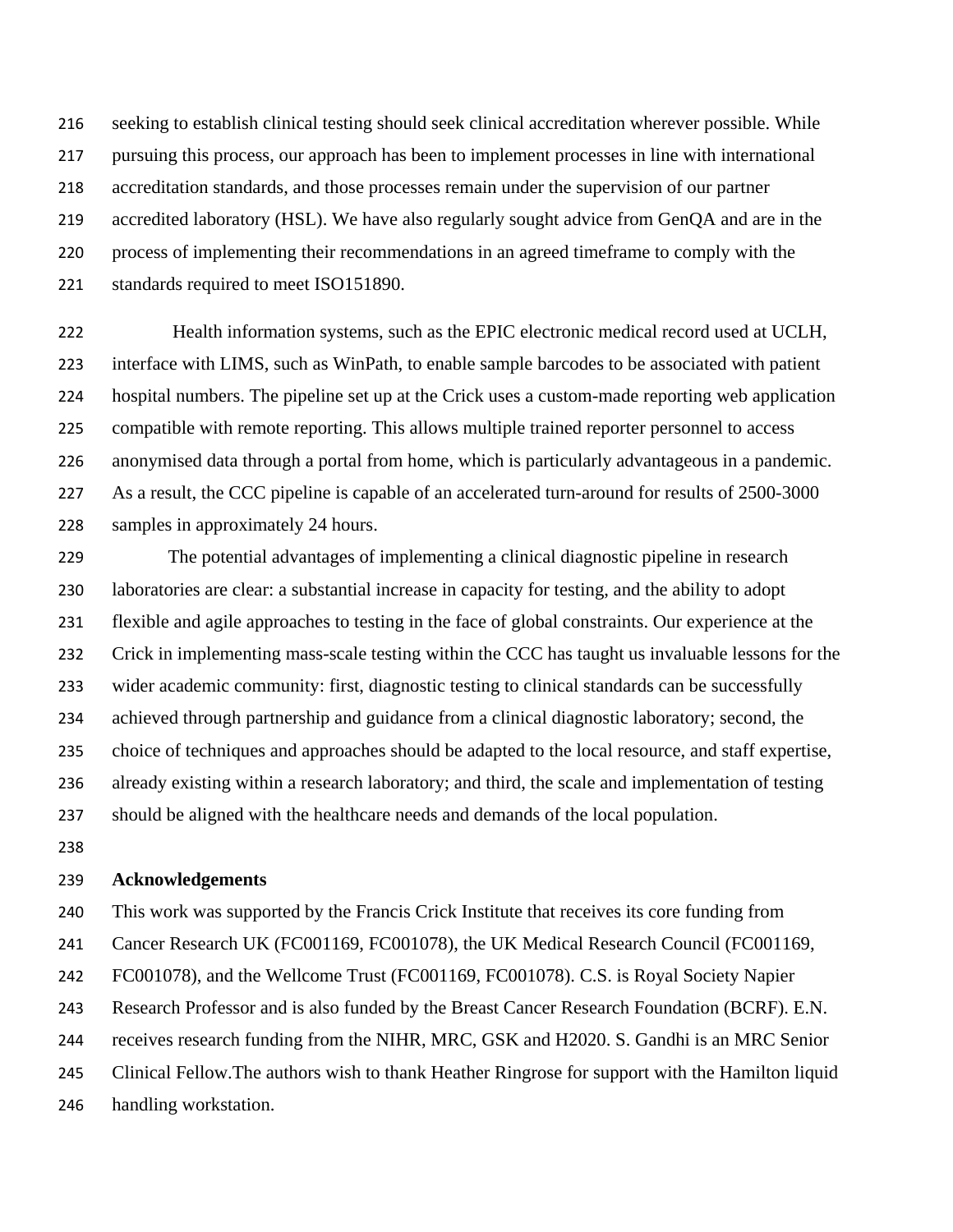## **Competing Interests statement**

- C.S. receives grant support from Pfizer, AstraZeneca, BMS, Roche-Ventana, Boehringer-Ingelheim, Ono
- Pharmaceutical and has consulted or received an honorarium from Pfizer, Novartis, GlaxoSmithKline,
- MSD, BMS, Celgene, AstraZeneca, Illumina, Genentech, Roche-Ventana, GRAIL, Medicxi, and the
- Sarah Cannon Research Institute. C.S. is a shareholder of Apogen Biotechnologies, Epic Bioscience,
- GRAIL, and has stock options in and is co-founder of Achilles Therapeutics.
- 
- M.Hubank has received laboratory support, consultancy fees, or advisory board membership from
- Guardant Health, Roche Diagnostics, Boehringer-Ingelheim, Bristol Myers Squibb, and AstraZeneca.
- 
- *Editor's note: This article was peer-reviewed.*
- 
- 1. Jiang, S., L. Du, and Z. Shi, *An emerging coronavirus causing pneumonia outbreak in*
- *Wuhan, China: calling for developing therapeutic and prophylactic strategies.* Emerg
- Microbes Infect, 2020. **9(**1): p. 275-277.
- 2. Zhou, P., et al., *A pneumonia outbreak associated with a new coronavirus of*
- *probable bat origin.* Nature, 2020. **579(**7798): p. 270-273.
- 3. Zhu, N., et al., *A Novel Coronavirus from Patients with Pneumonia in China, 2019.* N
- Engl J Med, 2020. **382(**8): p. 727-733.
- 4. The Crick COVID-19 Consortium 2020. The Crick COVID-19 RT-PCR Testing
- Pipeline. protocols.io
- dx.doi.org/10.17504/protocols.io.bfe2jjge
- 5. Boom, R., et al., *Rapid and simple method for purification of nucleic acids.* J Clin
- Microbiol, 1990. **28(**3): p. 495-503.
- 6. Oberacker, P., et al., *Bio-On-Magnetic-Beads (BOMB): Open platform for high-throughput*
- *nucleic acid extraction and manipulation.* PLoS Biol, 2019. **17**(1): p. e3000107.
- 7. Crick Covid Consortium (2020): Additional information for "Scalable and Resilient SARS-
- CoV-2 testing in an Academic Centre". The Francis Crick Institute. Collection.
- https://hdl.handle.net/10779/crick.c.4976444.v1
- 8. Wikramaratna, P., et al., *Estimating false-negative detection rate of SARS-CoV-2 by*
- *RT-PCR.* medRxiv, 2020: p. 2020.04.05.20053355.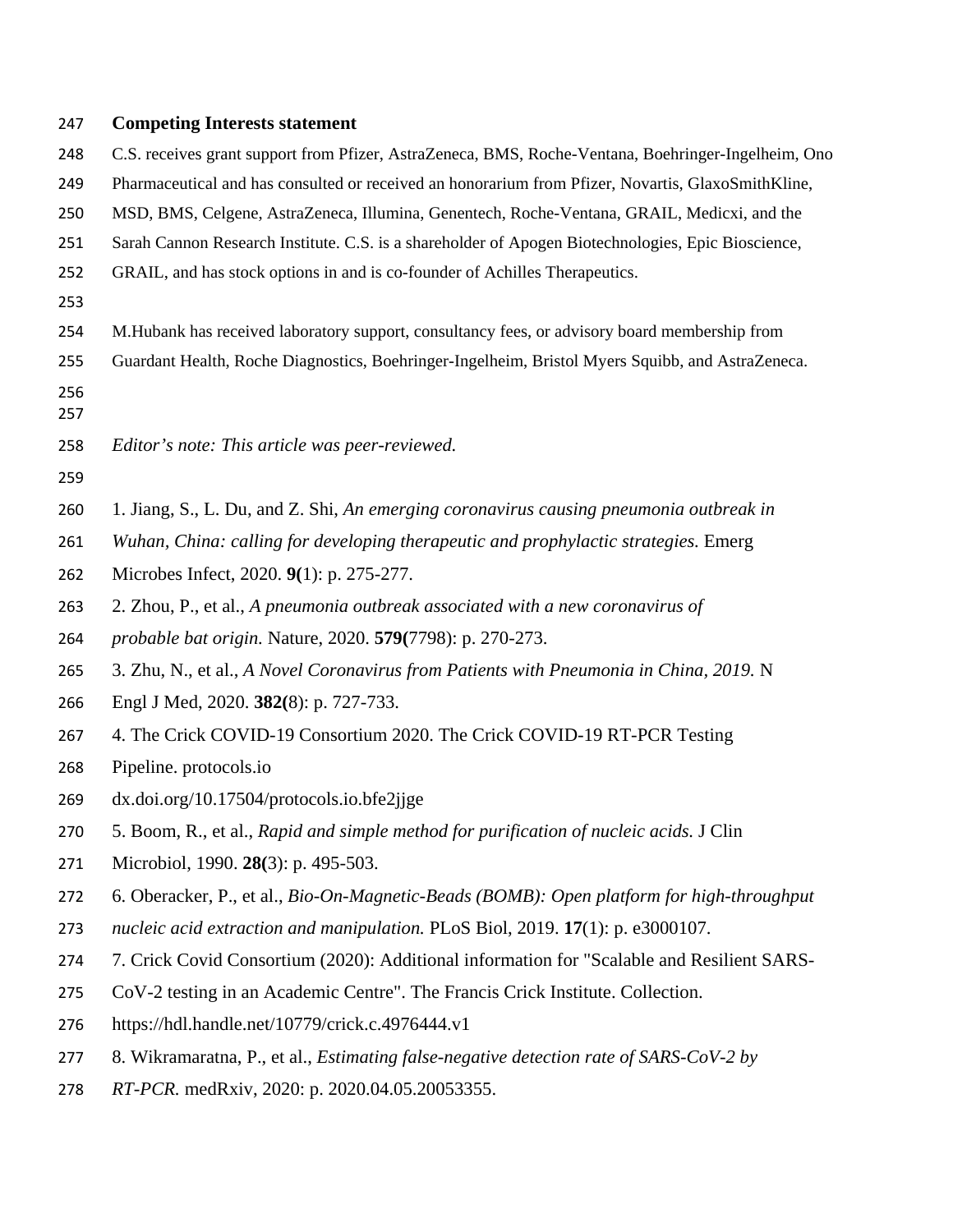- 9. Wolfel, R., et al., *Virological assessment of hospitalized patients with COVID-2019.*
- Nature, 2020.
- 
-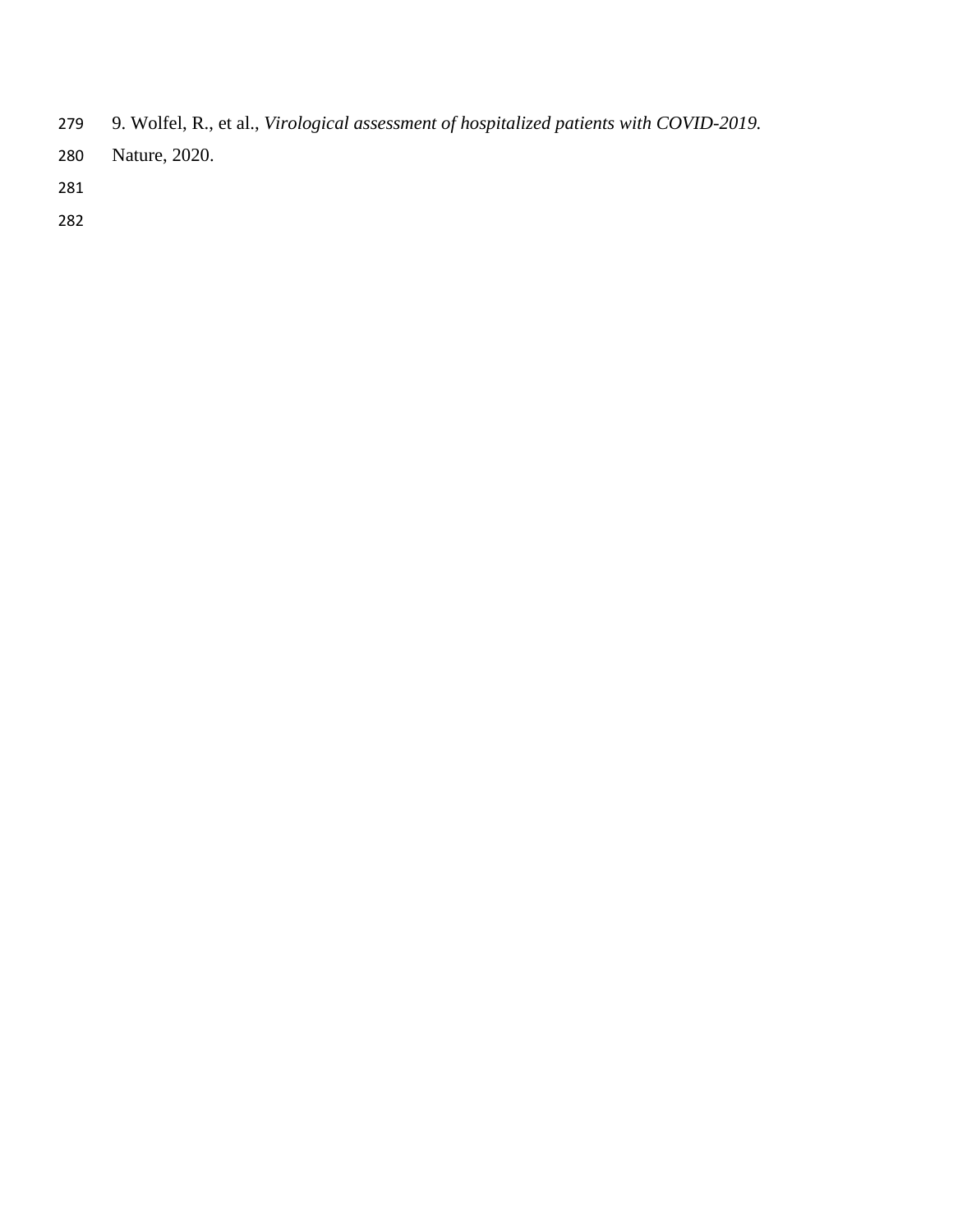**Figure 1. Schematic of the CCC test and reporting pipelines. (a)** Specimen barcodes are scanned at sample reception, before viral inactivation in a Class I or II safety cabinet, processing through RNA extraction using an in-house protocol and RT-PCR testing using a commercial kit (BGI). The number of samples processed through the pipeline per day has ranged from 39 (one plate) to a maximum of 1270 (14 plates). (**b**) CCC reporting pipeline. Test results are reported continuously through a custom-made remote web application, allowing remote clinical scientists and pathologists working outside of the institute to authorise reports, in line with the established SOP.

**Table 1**. Major issues encountered while setting up the CCC pipeline and information on how

these issues were dealt with.